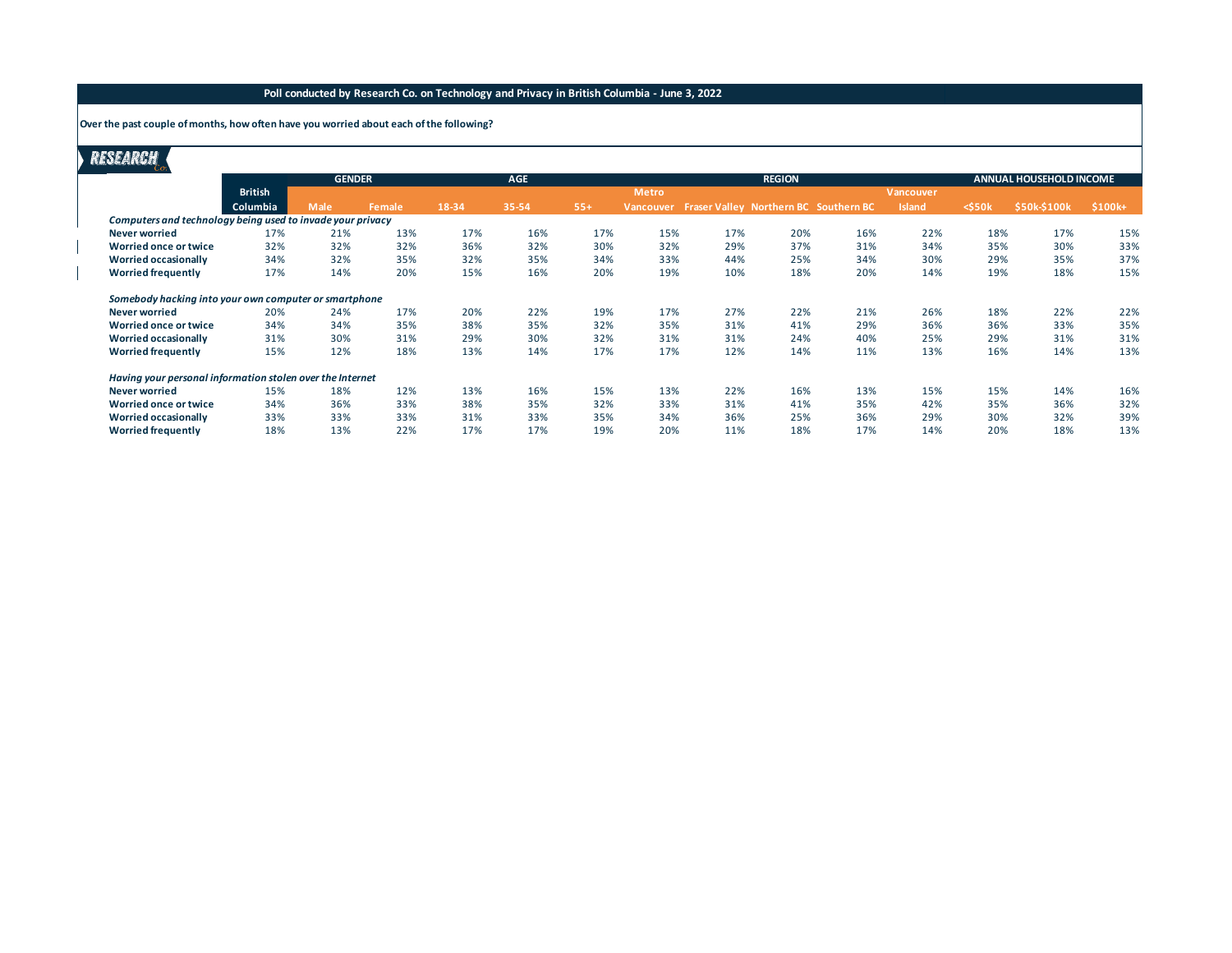#### **How often do you go on the Internet to do each of the following tasks?**

| <u>RESEARCH</u>                                  |                |               |        |       |            |       |              |                                       |               |     |           |              |                                |          |
|--------------------------------------------------|----------------|---------------|--------|-------|------------|-------|--------------|---------------------------------------|---------------|-----|-----------|--------------|--------------------------------|----------|
|                                                  |                | <b>GENDER</b> |        |       | <b>AGE</b> |       |              |                                       | <b>REGION</b> |     |           |              | <b>ANNUAL HOUSEHOLD INCOME</b> |          |
|                                                  | <b>British</b> |               |        |       |            |       | <b>Metro</b> |                                       |               |     | Vancouver |              |                                |          |
|                                                  | Columbia       | <b>Male</b>   | Female | 18-34 | 35-54      | $55+$ | Vancouver    | Fraser Valley Northern BC Southern BC |               |     | Island    | $<$ \$50 $k$ | \$50k-\$100k                   | $$100k+$ |
| Post on social media (like Facebook and Twitter) |                |               |        |       |            |       |              |                                       |               |     |           |              |                                |          |
| A few times a day                                | 17%            | 15%           | 18%    | 22%   | 20%        | 10%   | 18%          | 21%                                   | 16%           | 11% | 13%       | 16%          | 19%                            | 13%      |
| A few times a week                               | 21%            | 21%           | 21%    | 29%   | 23%        | 14%   | 20%          | 21%                                   | 29%           | 24% | 24%       | 18%          | 22%                            | 25%      |
| A few times a month                              | 19%            | 18%           | 20%    | 23%   | 19%        | 17%   | 20%          | 25%                                   | 14%           | 17% | 14%       | 20%          | 17%                            | 23%      |
| Once a month or less                             | 18%            | 16%           | 19%    | 15%   | 18%        | 20%   | 19%          | 13%                                   | 16%           | 19% | 16%       | 18%          | 17%                            | 19%      |
| <b>Never</b>                                     | 24%            | 29%           | 21%    | 12%   | 20%        | 38%   | 23%          | 20%                                   | 25%           | 30% | 33%       | 28%          | 24%                            | 20%      |
| Visit websites or blogs                          |                |               |        |       |            |       |              |                                       |               |     |           |              |                                |          |
| A few times a day                                | 47%            | 49%           | 44%    | 45%   | 54%        | 41%   | 49%          | 47%                                   | 33%           | 40% | 47%       | 44%          | 43%                            | 54%      |
| A few times a week                               | 29%            | 28%           | 31%    | 29%   | 29%        | 31%   | 28%          | 32%                                   | 41%           | 32% | 29%       | 29%          | 32%                            | 28%      |
| A few times a month                              | 13%            | 12%           | 14%    | 17%   | 9%         | 13%   | 14%          | 7%                                    | 20%           | 13% | 8%        | 12%          | 14%                            | 11%      |
| Once a month or less                             | 7%             | 8%            | 7%     | 6%    | 6%         | 10%   | 7%           | 6%                                    | 6%            | 12% | 10%       | 8%           | 8%                             | 5%       |
| <b>Never</b>                                     | 4%             | 4%            | 4%     | 3%    | 3%         | 6%    | 3%           | 7%                                    | 0%            | 4%  | 6%        | 7%           | 3%                             | 1%       |
| <b>Access banking information</b>                |                |               |        |       |            |       |              |                                       |               |     |           |              |                                |          |
| A few times a day                                | 15%            | 15%           | 15%    | 21%   | 18%        | 9%    | 15%          | 20%                                   | 20%           | 11% | 14%       | 12%          | 17%                            | 16%      |
| A few times a week                               | 46%            | 47%           | 45%    | 46%   | 47%        | 45%   | 46%          | 50%                                   | 39%           | 50% | 42%       | 44%          | 45%                            | 53%      |
| A few times a month                              | 26%            | 25%           | 26%    | 22%   | 25%        | 28%   | 25%          | 17%                                   | 35%           | 26% | 30%       | 28%          | 26%                            | 21%      |
| Once a month or less                             | 7%             | 7%            | 6%     | 6%    | 6%         | 7%    | 8%           | 5%                                    | 0%            | 6%  | 6%        | 5%           | 5%                             | 9%       |
| <b>Never</b>                                     | 7%             | 6%            | 7%     | 5%    | 4%         | 10%   | 6%           | 8%                                    | 6%            | 7%  | 8%        | 10%          | 6%                             | 2%       |
| Purchase goods from a website                    |                |               |        |       |            |       |              |                                       |               |     |           |              |                                |          |
| A few times a day                                | 4%             | 4%            | 4%     | 5%    | 6%         | 1%    | 5%           | 6%                                    | 2%            | 1%  | 1%        | 3%           | 4%                             | 4%       |
| A few times a week                               | 19%            | 19%           | 18%    | 31%   | 21%        | 8%    | 21%          | 19%                                   | 10%           | 13% | 15%       | 13%          | 21%                            | 26%      |
| A few times a month                              | 37%            | 35%           | 38%    | 36%   | 42%        | 33%   | 36%          | 30%                                   | 45%           | 42% | 40%       | 34%          | 38%                            | 38%      |
| Once a month or less                             | 36%            | 37%           | 35%    | 24%   | 30%        | 50%   | 33%          | 38%                                   | 43%           | 38% | 40%       | 42%          | 34%                            | 30%      |
| <b>Never</b>                                     | 5%             | 5%            | 5%     | 4%    | 2%         | 9%    | 5%           | 7%                                    | 0%            | 7%  | 4%        | 8%           | 4%                             | 3%       |
| Look for deals on websites                       |                |               |        |       |            |       |              |                                       |               |     |           |              |                                |          |
| A few times a day                                | 17%            | 14%           | 19%    | 18%   | 21%        | 12%   | 17%          | 18%                                   | 14%           | 16% | 14%       | 14%          | 18%                            | 17%      |
| A few times a week                               | 37%            | 39%           | 35%    | 43%   | 41%        | 29%   | 38%          | 36%                                   | 24%           | 43% | 33%       | 36%          | 36%                            | 42%      |
| A few times a month                              | 27%            | 27%           | 27%    | 25%   | 23%        | 31%   | 28%          | 23%                                   | 39%           | 19% | 26%       | 24%          | 28%                            | 29%      |
| Once a month or less                             | 14%            | 15%           | 13%    | 11%   | 11%        | 19%   | 12%          | 17%                                   | 20%           | 13% | 18%       | 17%          | 14%                            | 9%       |
| <b>Never</b>                                     | 6%             | 5%            | 6%     | 4%    | 4%         | 9%    | 5%           | 5%                                    | 4%            | 10% | 8%        | 8%           | 5%                             | 3%       |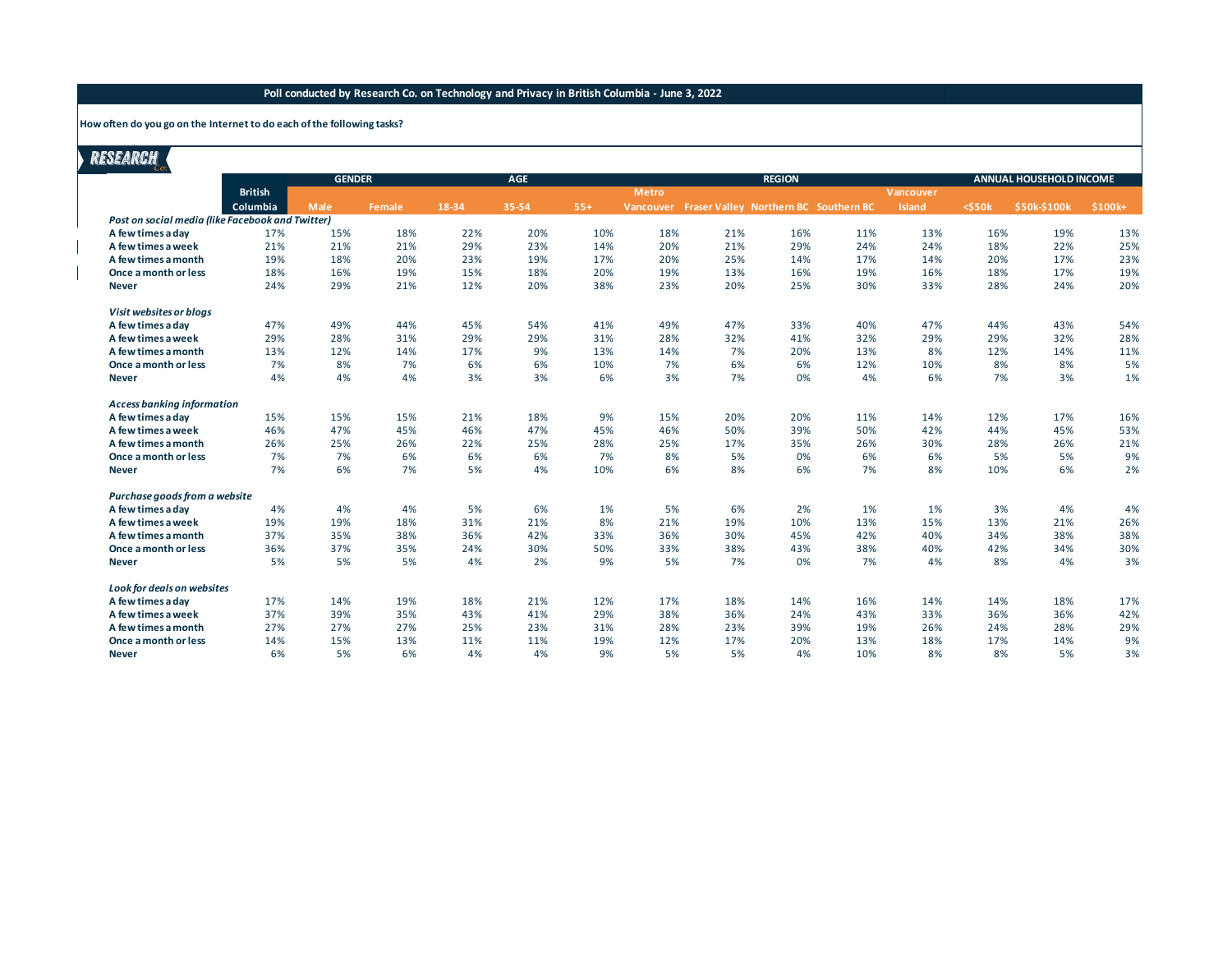## **How often do you go on the Internet to do each of the following tasks?**

**Contract Contract Contract** 

| <i><b>RESEARCH</b></i>                                                 |                |               |        |       |            |       |                  |                                       |               |     |           |                                |              |          |  |
|------------------------------------------------------------------------|----------------|---------------|--------|-------|------------|-------|------------------|---------------------------------------|---------------|-----|-----------|--------------------------------|--------------|----------|--|
|                                                                        |                | <b>GENDER</b> |        |       | <b>AGE</b> |       |                  |                                       | <b>REGION</b> |     |           | <b>ANNUAL HOUSEHOLD INCOME</b> |              |          |  |
|                                                                        | <b>British</b> |               |        |       |            |       | <b>Metro</b>     |                                       |               |     | Vancouver |                                |              |          |  |
|                                                                        | Columbia       | <b>Male</b>   | Female | 18-34 | 35-54      | $55+$ | <b>Vancouver</b> | Fraser Valley Northern BC Southern BC |               |     | Island    | $<$ \$50 $k$                   | \$50k-\$100k | $$100k+$ |  |
| Look for directions and/or maps to get to a destination                |                |               |        |       |            |       |                  |                                       |               |     |           |                                |              |          |  |
| A few times a day                                                      | 11%            | 8%            | 13%    | 20%   | 12%        | 2%    | 12%              | 11%                                   | 6%            | 5%  | 8%        | 11%                            | 10%          | 10%      |  |
| A few times a week                                                     | 31%            | 33%           | 29%    | 35%   | 39%        | 22%   | 37%              | 26%                                   | 22%           | 19% | 23%       | 25%                            | 30%          | 43%      |  |
| A few times a month                                                    | 31%            | 30%           | 31%    | 28%   | 27%        | 35%   | 28%              | 41%                                   | 25%           | 35% | 30%       | 32%                            | 29%          | 31%      |  |
| Once a month or less                                                   | 24%            | 26%           | 23%    | 13%   | 19%        | 37%   | 19%              | 19%                                   | 39%           | 39% | 34%       | 27%                            | 27%          | 13%      |  |
| <b>Never</b>                                                           | 3%             | 3%            | 4%     | 3%    | 3%         | 4%    | 3%               | 3%                                    | 8%            | 3%  | 4%        | 4%                             | 4%           | 3%       |  |
| Use an instant messaging service                                       |                |               |        |       |            |       |                  |                                       |               |     |           |                                |              |          |  |
| A few times a day                                                      | 41%            | 34%           | 46%    | 55%   | 50%        | 22%   | 44%              | 39%                                   | 37%           | 34% | 34%       | 35%                            | 37%          | 55%      |  |
| A few times a week                                                     | 25%            | 28%           | 22%    | 25%   | 25%        | 24%   | 26%              | 26%                                   | 20%           | 23% | 22%       | 24%                            | 27%          | 24%      |  |
| A few times a month                                                    | 13%            | 15%           | 10%    | 10%   | 12%        | 15%   | 12%              | 11%                                   | 16%           | 18% | 10%       | 13%                            | 15%          | 7%       |  |
| Once a month or less                                                   | 7%             | 7%            | 8%     | 4%    | 7%         | 10%   | 6%               | 7%                                    | 12%           | 9%  | 9%        | 9%                             | 6%           | 7%       |  |
| <b>Never</b>                                                           | 15%            | 16%           | 13%    | 5%    | 6%         | 29%   | 11%              | 17%                                   | 16%           | 17% | 26%       | 19%                            | 14%          | 7%       |  |
| Use VoIP (voice over Internet protocol) to call people (such as Skype) |                |               |        |       |            |       |                  |                                       |               |     |           |                                |              |          |  |
| A few times a day                                                      | 6%             | 7%            | 6%     | 9%    | 9%         | 2%    | 8%               | 3%                                    | 4%            | 5%  | 6%        | 4%                             | 7%           | 9%       |  |
| A few times a week                                                     | 17%            | 18%           | 17%    | 25%   | 20%        | 9%    | 21%              | 14%                                   | 10%           | 12% | 10%       | 13%                            | 18%          | 24%      |  |
| A few times a month                                                    | 16%            | 16%           | 16%    | 21%   | 14%        | 13%   | 18%              | 8%                                    | 6%            | 13% | 18%       | 14%                            | 14%          | 21%      |  |
| Once a month or less                                                   | 20%            | 22%           | 19%    | 18%   | 23%        | 20%   | 20%              | 27%                                   | 24%           | 21% | 16%       | 21%                            | 21%          | 21%      |  |
| <b>Never</b>                                                           | 40%            | 37%           | 42%    | 27%   | 34%        | 55%   | 33%              | 47%                                   | 57%           | 50% | 50%       | 48%                            | 40%          | 26%      |  |
| Send e-mails                                                           |                |               |        |       |            |       |                  |                                       |               |     |           |                                |              |          |  |
| A few times a day                                                      | 46%            | 44%           | 47%    | 40%   | 52%        | 44%   | 49%              | 43%                                   | 39%           | 38% | 43%       | 39%                            | 44%          | 58%      |  |
| A few times a week                                                     | 34%            | 35%           | 33%    | 34%   | 31%        | 37%   | 31%              | 32%                                   | 33%           | 40% | 42%       | 36%                            | 36%          | 26%      |  |
| A few times a month                                                    | 14%            | 15%           | 13%    | 16%   | 12%        | 14%   | 13%              | 19%                                   | 14%           | 13% | 10%       | 16%                            | 14%          | 10%      |  |
| Once a month or less                                                   | 5%             | 5%            | 6%     | 7%    | 4%         | 5%    | 5%               | 5%                                    | 10%           | 9%  | 2%        | 7%                             | 4%           | 5%       |  |
| <b>Never</b>                                                           | 1%             | 1%            | 2%     | 4%    | 1%         | 0%    | 1%               | 1%                                    | 4%            | 1%  | 2%        | 2%                             | 1%           | 1%       |  |
| Upload pictures or videos to the Internet                              |                |               |        |       |            |       |                  |                                       |               |     |           |                                |              |          |  |
| A few times a day                                                      | 9%             | 7%            | 10%    | 13%   | 10%        | 3%    | 9%               | 12%                                   | 12%           | 1%  | 11%       | 11%                            | 7%           | 9%       |  |
| A few times a week                                                     | 21%            | 21%           | 20%    | 31%   | 20%        | 13%   | 22%              | 20%                                   | 24%           | 26% | 11%       | 16%                            | 23%          | 22%      |  |
| A few times a month                                                    | 23%            | 21%           | 24%    | 25%   | 25%        | 19%   | 24%              | 26%                                   | 20%           | 19% | 18%       | 23%                            | 23%          | 22%      |  |
| Once a month or less                                                   | 25%            | 26%           | 25%    | 18%   | 28%        | 28%   | 26%              | 20%                                   | 24%           | 27% | 26%       | 22%                            | 24%          | 31%      |  |
| <b>Never</b>                                                           | 23%            | 26%           | 20%    | 12%   | 17%        | 36%   | 20%              | 22%                                   | 22%           | 28% | 34%       | 27%                            | 23%          | 16%      |  |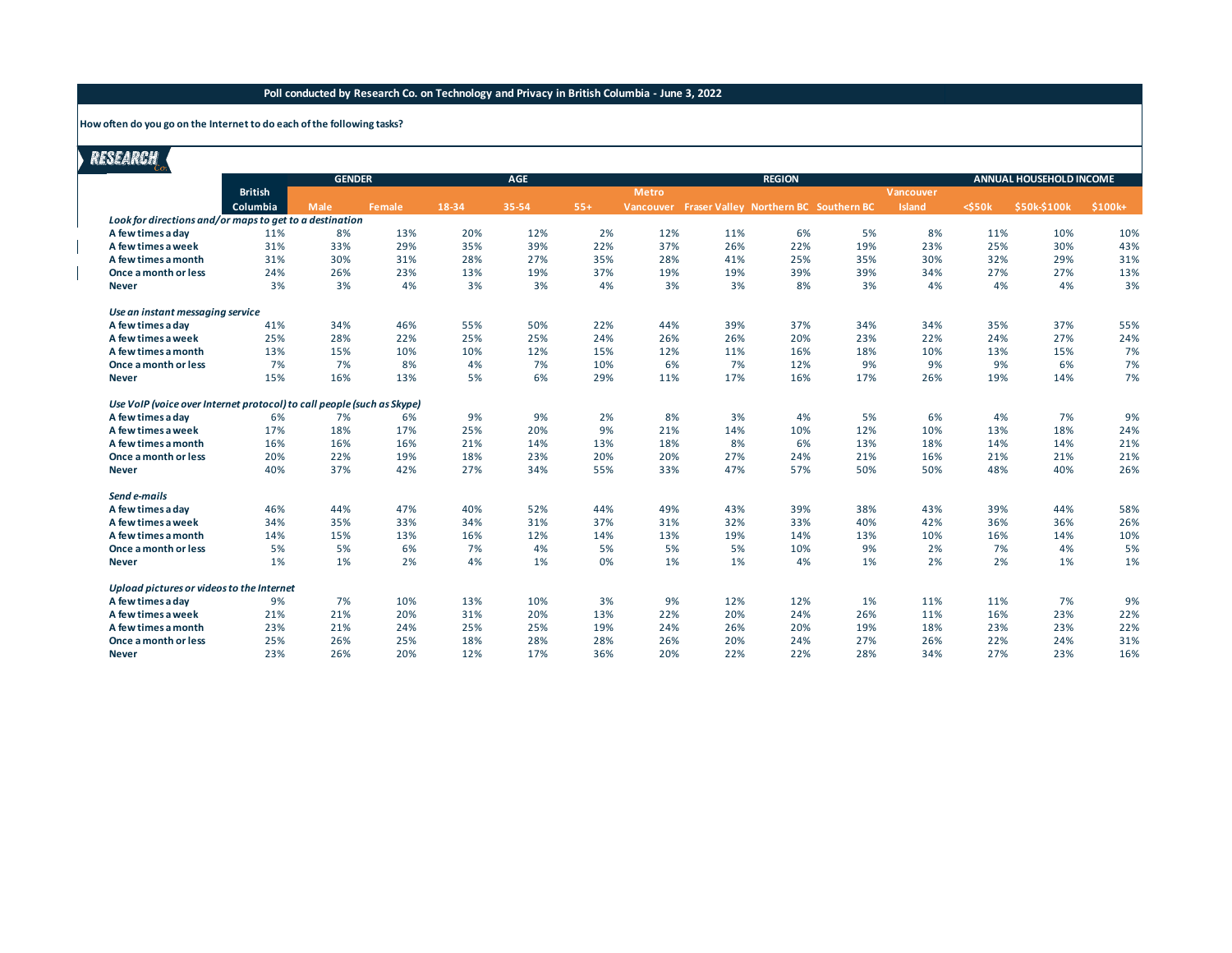**How comfortable do you feel doing each of the following tasks online?**

| RESEARCH                                                       |                |               |         |       |            |       |                  |                                              |               |     |           |            |                         |         |
|----------------------------------------------------------------|----------------|---------------|---------|-------|------------|-------|------------------|----------------------------------------------|---------------|-----|-----------|------------|-------------------------|---------|
|                                                                |                | <b>GENDER</b> |         |       | <b>AGE</b> |       |                  |                                              | <b>REGION</b> |     |           |            | ANNUAL HOUSEHOLD INCOME |         |
|                                                                | <b>British</b> |               |         |       |            |       | <b>Metro</b>     |                                              |               |     | Vancouver |            |                         |         |
|                                                                | Columbia       | Male          | Female, | 18-34 | 35-54      | $55+$ | <b>Vancouver</b> | <b>Fraser Valley Northern BC Southern BC</b> |               |     | Island    | $<$ 50 $k$ | \$50k-\$100k            | \$100k+ |
| <b>Access banking information</b>                              |                |               |         |       |            |       |                  |                                              |               |     |           |            |                         |         |
| Very comfortable                                               | 45%            | 51%           | 39%     | 41%   | 50%        | 42%   | 45%              | 43%                                          | 39%           | 48% | 46%       | 38%        | 48%                     | 52%     |
| Moderately comfortable                                         | 42%            | 38%           | 46%     | 45%   | 39%        | 43%   | 42%              | 44%                                          | 47%           | 39% | 44%       | 45%        | 40%                     | 38%     |
| Not too comfortable                                            | 7%             | 6%            | 8%      | 12%   | 5%         | 5%    | 8%               | 6%                                           | 4%            | 7%  | 3%        | 9%         | 6%                      | 5%      |
| Not comfortable at all                                         | 6%             | 5%            | 7%      | 2%    | 5%         | 9%    | 5%               | 7%                                           | 10%           | 7%  | 6%        | 8%         | 6%                      | 4%      |
| Online shopping                                                |                |               |         |       |            |       |                  |                                              |               |     |           |            |                         |         |
| Very comfortable                                               | 43%            | 47%           | 39%     | 49%   | 47%        | 36%   | 44%              | 42%                                          | 45%           | 37% | 48%       | 38%        | 44%                     | 51%     |
| Moderately comfortable                                         | 46%            | 43%           | 48%     | 39%   | 46%        | 50%   | 45%              | 46%                                          | 45%           | 51% | 43%       | 46%        | 46%                     | 43%     |
| Not too comfortable                                            | 8%             | 7%            | 9%      | 10%   | 5%         | 9%    | 9%               | 8%                                           | 10%           | 7%  | 3%        | 12%        | 7%                      | 4%      |
| Not comfortable at all                                         | 3%             | 3%            | 3%      | 1%    | 2%         | 5%    | 2%               | 3%                                           | 0%            | 5%  | 6%        | 4%         | 3%                      | 2%      |
| <b>Making a charitable donation</b>                            |                |               |         |       |            |       |                  |                                              |               |     |           |            |                         |         |
| Very comfortable                                               | 26%            | 30%           | 22%     | 22%   | 31%        | 24%   | 26%              | 23%                                          | 22%           | 29% | 28%       | 19%        | 26%                     | 37%     |
| Moderately comfortable                                         | 47%            | 43%           | 51%     | 55%   | 46%        | 44%   | 47%              | 47%                                          | 59%           | 45% | 49%       | 48%        | 48%                     | 44%     |
| Not too comfortable                                            | 16%            | 16%           | 17%     | 18%   | 16%        | 16%   | 18%              | 16%                                          | 16%           | 12% | 14%       | 19%        | 16%                     | 13%     |
| Not comfortable at all                                         | 10%            | 10%           | 10%     | 5%    | 8%         | 16%   | 10%              | 14%                                          | 4%            | 15% | 9%        | 14%        | 9%                      | 6%      |
| Commenting on an online forum that requires your email address |                |               |         |       |            |       |                  |                                              |               |     |           |            |                         |         |
| Very comfortable                                               | 18%            | 24%           | 13%     | 22%   | 22%        | 12%   | 20%              | 15%                                          | 14%           | 15% | 19%       | 13%        | 20%                     | 24%     |
| Moderately comfortable                                         | 38%            | 38%           | 39%     | 49%   | 39%        | 31%   | 40%              | 39%                                          | 45%           | 36% | 30%       | 38%        | 38%                     | 39%     |
| Not too comfortable                                            | 28%            | 25%           | 31%     | 22%   | 27%        | 33%   | 26%              | 32%                                          | 25%           | 34% | 31%       | 31%        | 27%                     | 25%     |
| Not comfortable at all                                         | 15%            | 14%           | 17%     | 7%    | 12%        | 24%   | 14%              | 14%                                          | 16%           | 16% | 20%       | 18%        | 14%                     | 12%     |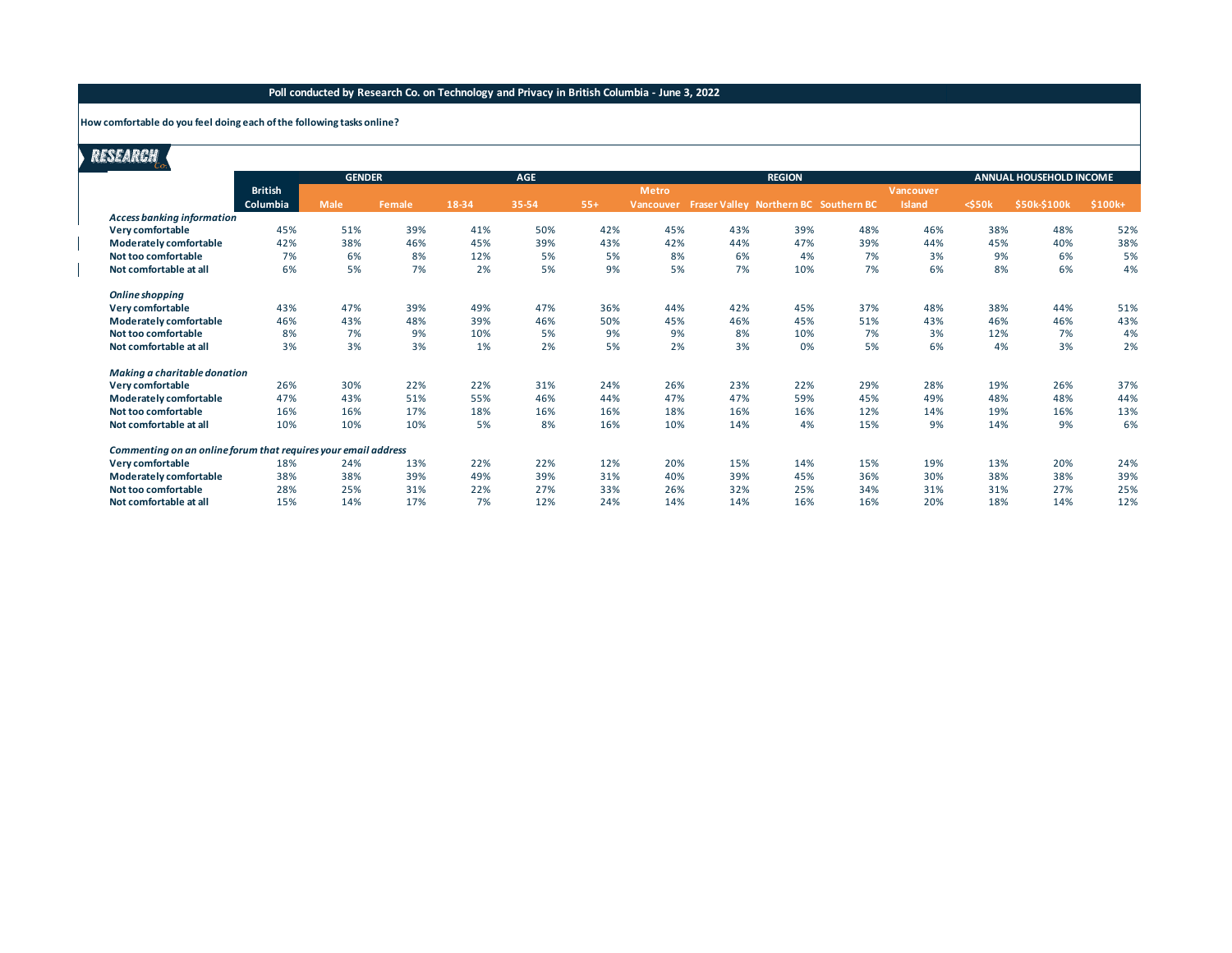## **How many e-mail addresses do you currently have?**

# RESEARCH

|                | <b>GENDER</b> |               |       |       | <b>AGE</b><br><b>REGION</b> |              |     |     |     |                                                        |        |              | ANNUAL HOUSEHOLD INCOME |  |  |  |  |
|----------------|---------------|---------------|-------|-------|-----------------------------|--------------|-----|-----|-----|--------------------------------------------------------|--------|--------------|-------------------------|--|--|--|--|
| <b>British</b> |               |               |       |       |                             | <b>Metro</b> |     |     |     | <b>Vancouver</b>                                       |        |              |                         |  |  |  |  |
| Columbia       | Male          | <b>Female</b> | 18-34 | 35-54 | $55+$                       |              |     |     |     | <b>Island</b>                                          | <\$50k | \$50k-\$100k | \$100k+                 |  |  |  |  |
| 22%            | 21%           | 23%           | 17%   | 17%   | 31%                         | 20%          | 23% |     | 25% | 27%                                                    | 27%    | 22%          | 14%                     |  |  |  |  |
| 41%            | 40%           | 42%           | 44%   | 40%   | 39%                         | 41%          | 38% | 43% | 41% | 42%                                                    | 38%    | 45%          | 39%                     |  |  |  |  |
| 22%            | 24%           | 21%           | 24%   | 27%   | 17%                         | 24%          | 29% | 14% | 20% | 15%                                                    | 19%    | 20%          | 33%                     |  |  |  |  |
| 7%             | 7%            | 7%            | 7%    | 7%    | 6%                          |              | 7%  | 6%  | 7%  | 6%                                                     | 5%     | 8%           | 8%                      |  |  |  |  |
| 8%             | 9%            | 7%            | 7%    | 9%    | 6%                          | 8%           | 3%  | 12% | 8%  | 10%                                                    | 11%    | 5%           | 6%                      |  |  |  |  |
|                |               |               |       |       |                             |              | 7%  |     |     | Vancouver Fraser Valley Northern BC Southern BC<br>25% |        |              |                         |  |  |  |  |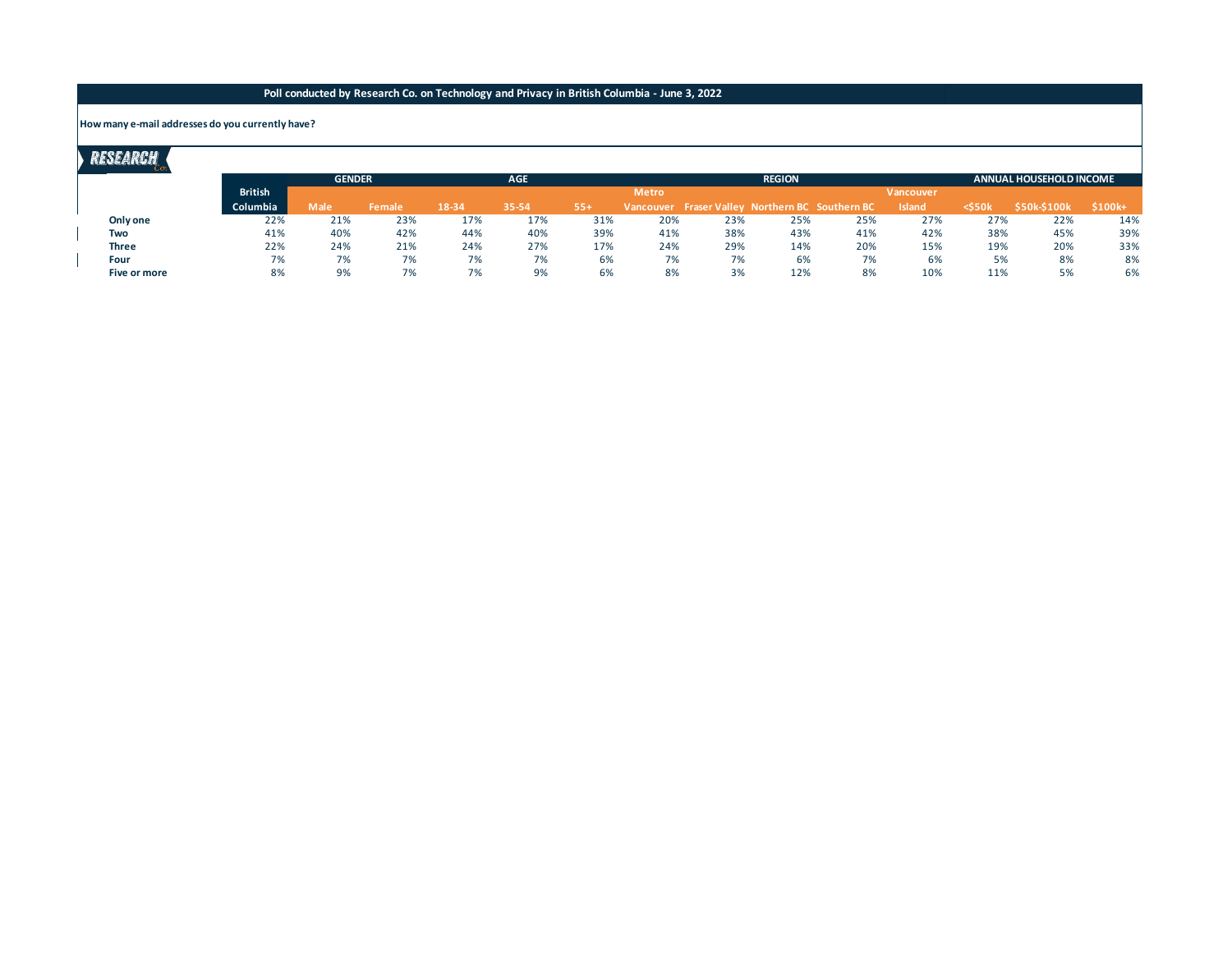#### **Have any of the following things ever happened to you?**

| <b>RESEARCH</b>                                                                   |                |               |        |       |            |       |              |                                                 |               |     |           |             |                         |          |
|-----------------------------------------------------------------------------------|----------------|---------------|--------|-------|------------|-------|--------------|-------------------------------------------------|---------------|-----|-----------|-------------|-------------------------|----------|
|                                                                                   |                | <b>GENDER</b> |        |       | <b>AGE</b> |       |              |                                                 | <b>REGION</b> |     |           |             | ANNUAL HOUSEHOLD INCOME |          |
|                                                                                   | <b>British</b> |               |        |       |            |       | <b>Metro</b> |                                                 |               |     | Vancouver |             |                         |          |
|                                                                                   | Columbia       | <b>Male</b>   | Female | 18-34 | 35-54      | $55+$ |              | Vancouver Fraser Valley Northern BC Southern BC |               |     | Island    | $<$ 550 $k$ | \$50k-\$100k            | $$100k+$ |
| Somebody hacked your email address                                                | 15%            | 16%           | 14%    | 15%   | 16%        | 15%   | 15%          | 18%                                             | 12%           | 9%  | 18%       | 14%         | 15%                     | 18%      |
| Somebody hacked your social media platform (Facebook, Twitter)                    | 16%            | 14%           | 18%    | 23%   | 14%        | 13%   | 17%          | 18%                                             | 16%           | 14% | 12%       | 21%         | 14%                     | 14%      |
| Your computer became infected with a virus while you were browsing the            |                |               |        |       |            |       |              |                                                 |               |     |           |             |                         |          |
| Internet                                                                          | 31%            | 32%           | 29%    | 33%   | 28%        | 32%   | 31%          | 36%                                             | 27%           | 26% | 32%       | 33%         | 30%                     | 30%      |
| You received an email offering you money for your help or assistance (such as the |                |               |        |       |            |       |              |                                                 |               |     |           |             |                         |          |
| Nigerian scam)                                                                    | 58%            | 59%           | 57%    | 50%   | 58%        | 63%   | 54%          | 62%                                             | 65%           | 58% | 69%       | 58%         | 56%                     | 63%      |
| You received a "phishing" email (somebody attempted to acquire your personal      |                |               |        |       |            |       |              |                                                 |               |     |           |             |                         |          |
| information by masquerading as a trustworthy entity).                             | 63%            | 65%           | 61%    | 53%   | 64%        | 70%   | 62%          | 61%                                             | 59%           | 64% | 73%       | 64%         | 60%                     | 70%      |
| None of these                                                                     | 18%            | 18%           | 18%    | 17%   | 20%        | 17%   | 19%          | 19%                                             | 12%           | 20% | 14%       | 18%         | 19%                     | 13%      |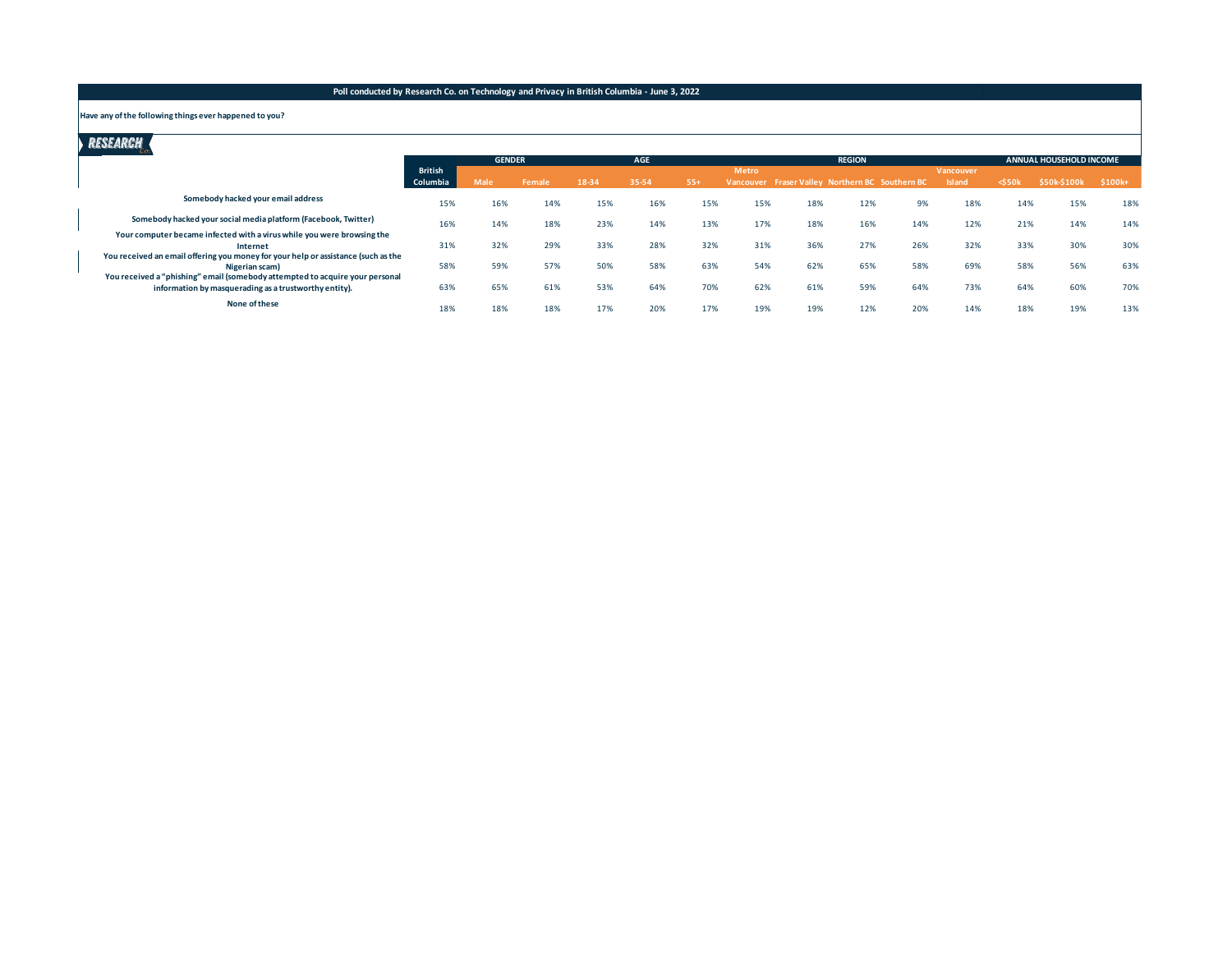## **Have you ever Googled yourself? (i.e. Typed your name on Google to see what has been posted about you on the Internet)**

|     |                | <b>GENDER</b> |        |       | <b>AGE</b> |       |              |     | <b>REGION</b> |                                                 |                  |        | ANNUAL HOUSEHOLD INCOME |          |
|-----|----------------|---------------|--------|-------|------------|-------|--------------|-----|---------------|-------------------------------------------------|------------------|--------|-------------------------|----------|
|     | <b>British</b> |               |        |       |            |       | <b>Metro</b> |     |               |                                                 | <b>Vancouver</b> |        |                         |          |
|     | Columbia       | <b>Male</b>   | Female | 18-34 | 35-54      | $55+$ |              |     |               | Vancouver Fraser Valley Northern BC Southern BC | Island           | <\$50k | S50k-\$100k             | $$100k+$ |
| Yes | 62%            | 60%           | 64%    | 69%   | 65%        | 54%   | 63%          | 53% | 65%           | 62%                                             | 65%              | 61%    | 60%                     | 68%      |
| No  | 38%            | 40%           | 36%    | 31%   | 35%        | 46%   | 37%          | 47% | 35%           | 38%                                             | 35%              | 39%    | 40%                     | 32%      |